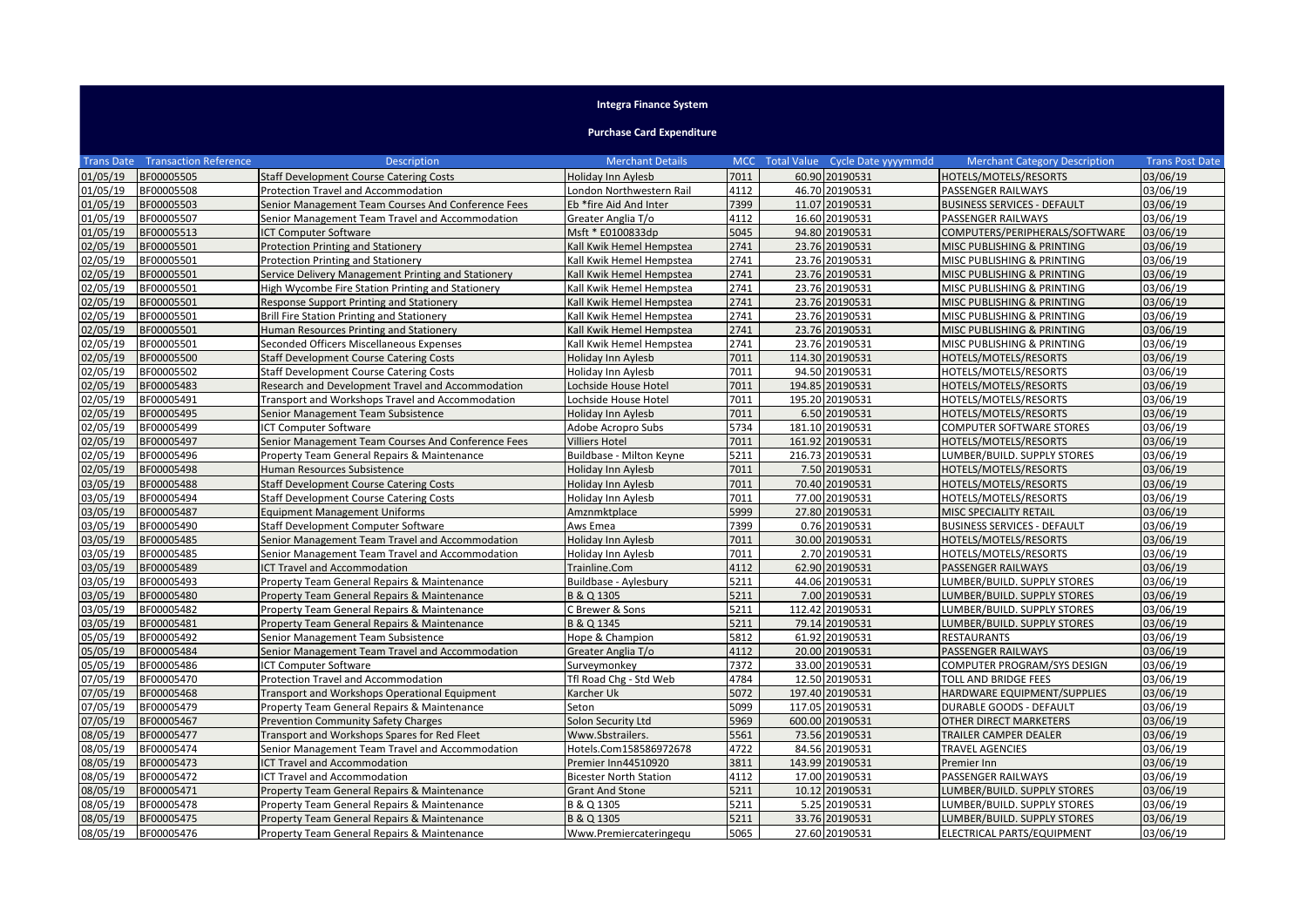| 09/05/19 | BF00005461 | <b>Property Team Fixtures and Fittings</b>                | Mobile Mini UK Ltd        | 4225 |       | 63.84 20190531    | PUBLIC WAREHOUSING                 | 03/06/19 |
|----------|------------|-----------------------------------------------------------|---------------------------|------|-------|-------------------|------------------------------------|----------|
| 09/05/19 | BF00005464 | Staff Development Computer Software                       | Woocomm 5103398782        | 7372 |       | 26.84 20190531    | COMPUTER PROGRAM/SYS DESIGN        | 03/06/19 |
| 09/05/19 | BF00005462 | Transport and Workshops Spares for Red Fleet              | Camozzi Automation Ltd    | 5199 |       | 69.91 20190531    | NON-DURABLE GOODS - DEFAULT        | 03/06/19 |
| 09/05/19 | BF00005465 | Transport and Workshops Spares for Red Fleet              | Dunning & Fairbank Ltd    | 5251 |       | 59.40 20190531    | HARDWARE STORES                    | 03/06/19 |
| 09/05/19 | BF00005469 | <b>Equipment Management General Postage</b>               | Parcel <sub>2gouk</sub>   | 4215 |       | 11.28 20190531    | <b>COURIER SERVICES</b>            | 03/06/19 |
| 09/05/19 | BF00005459 | Procurement Travel and Accommodation                      | Doubletree Hotels         | 3692 |       | 55.00 20190531    | <b>DOUBLETREE HOTEL</b>            | 03/06/19 |
| 09/05/19 | BF00005466 | Property Team General Repairs & Maintenance               | B & Q 1345                | 5211 |       | 30.34 20190531    | LUMBER/BUILD. SUPPLY STORES        | 03/06/19 |
| 10/05/19 | BF00005460 | Urban Search and Rescue Travel and Accommodation          | Premier Inn44011920       | 3811 |       | 1,748.85 20190531 | Premier Inn                        | 03/06/19 |
| 10/05/19 | BF00005463 | <b>Staff Development Bank Charges</b>                     | Foreign Exchange Fee      | 0000 |       | 0.74 20190531     | MISSING MERCHANT CATEGORY          | 03/06/19 |
| 10/05/19 | BF00005455 | Round Coppice Farm Incident General Postage               | Post Office Counter       | 9402 |       | 19.80 20190531    | POSTAGE STAMPS                     | 03/06/19 |
| 10/05/19 | BF00005457 | Round Coppice Farm Incident Legal Expenses                | Land Registry             | 9399 |       | 6.00 20190531     | GOV'T SERV - DEFAULT               | 03/06/19 |
| 10/05/19 | BF00005456 | Round Coppice Farm Incident Legal Expenses                | Land Registry Ccc         | 9399 |       | 14.00 20190531    | GOV'T SERV - DEFAULT               | 03/06/19 |
| 12/05/19 | BF00005458 | <b>Prevention Operational Equipment</b>                   | Amzn Mktp Uk*mn1nz9pr4 Am | 5942 |       | 55.80 20190531    | <b>BOOK STORES</b>                 | 03/06/19 |
| 13/05/19 | BF00005445 | <b>Protection Subsistence</b>                             | Costa                     | 5812 |       | 2.70 20190531     | <b>RESTAURANTS</b>                 | 03/06/19 |
| 13/05/19 | BF00005448 | <b>Protection Subsistence</b>                             | Roadchef M Serv Upay L    | 5812 |       | 7.57 20190531     | RESTAURANTS                        | 03/06/19 |
| 13/05/19 | BF00005447 | Round Coppice Farm Incident General Postage               | Post Office Counter       | 9402 |       | 6.60 20190531     | POSTAGE STAMPS                     | 03/06/19 |
| 13/05/19 | BF00005452 | Service Delivery Management Travel and Accommodation      | Bletchley Stn T/O         | 4112 |       | 46.70 20190531    | PASSENGER RAILWAYS                 | 03/06/19 |
| 13/05/19 | BF00005454 | Senior Management Team Travel and Accommodation           | Trainline                 | 4112 |       | 21.61 20190531    | PASSENGER RAILWAYS                 | 03/06/19 |
| 13/05/19 | BF00005446 | Senior Management Team Travel and Accommodation           | <b>Mkc Parking Ringgo</b> | 7523 |       | 10.00 20190531    | AUTO PARKING LOTS/GARAGES          | 03/06/19 |
| 13/05/19 | BF00005444 | Senior Management Team Subsistence                        | The Woolpack              | 5812 |       | 44.50 20190531    | <b>RESTAURANTS</b>                 | 03/06/19 |
| 13/05/19 | BF00005446 | Senior Management Team Travel and Accommodation           | Mkc Parking Ringgo        | 7523 |       | 0.38 20190531     | AUTO PARKING LOTS/GARAGES          | 03/06/19 |
| 13/05/19 | BF00005451 | Senior Management Team Employees Professional Subs        | Www.Treasurers.Org        | 8999 |       | 173.00 20190531   | PROFESSIONAL SERVICES - DEF        | 03/06/19 |
| 13/05/19 | BF00005449 | Property Team General Repairs & Maintenance               | Briants Of Risborough Lt  | 5712 |       | 629.00 20190531   | <b>FURNITURE/EQUIP STORES</b>      | 03/06/19 |
| 13/05/19 | BF00005453 | Property Team General Repairs & Maintenance               | Homebase                  | 5211 |       | 1.50 20190531     | LUMBER/BUILD. SUPPLY STORES        | 03/06/19 |
| 13/05/19 | BF00005450 | Property Team General Repairs & Maintenance               | Homebase                  | 5211 |       | 41.91 20190531    | LUMBER/BUILD. SUPPLY STORES        | 03/06/19 |
| 14/05/19 | BF00005443 | <b>Protection Courses And Conference Fees</b>             | Citrustraining.Com        | 8220 |       | 468.00 20190531   | COLLEGES/UNIV/JC/PROFESSION        | 03/06/19 |
| 14/05/19 | BF00005424 | Amersham Fire Station Travel and Accommodation            | British A 1258792417784   | 3005 |       | 283.44 20190531   | <b>BRITISH AIR</b>                 | 03/06/19 |
| 14/05/19 | BF00005428 | Amersham Fire Station Travel and Accommodation            | Premier Inn 44536880      | 3811 |       | 105.00 20190531   | Premier Inn                        | 03/06/19 |
| 14/05/19 | BF00005440 | Transport and Workshops Spares for Red Fleet              | Www.Drainagesuperstore    | 5999 |       | 36.18 20190531    | MISC SPECIALITY RETAIL             | 03/06/19 |
| 14/05/19 | BF00005441 | <b>Apprentices Course Catering Costs</b>                  | Tesco Stores 2041         | 5411 |       | 51.20 20190531    | <b>GROCERY STORES</b>              | 03/06/19 |
| 14/05/19 | BF00005442 | Human Resources Welfare                                   | Chiltern Florists         | 5992 |       | 43.99 20190531    | <b>FLORISTS</b>                    | 03/06/19 |
| 15/05/19 | BF00005427 | <b>Protection General Postage</b>                         | Post Office Counter       | 9402 |       | 6.60 20190531     | POSTAGE STAMPS                     | 03/06/19 |
| 15/05/19 | BF00005425 | Health and Safety Travel and Accommodation                | Holiday Inns              | 3501 |       | 157.14 20190531   | <b>HOLIDAY INN</b>                 | 03/06/19 |
| 15/05/19 | BF00005431 | Research and Development Breathing Apparatus              | Amazon.Co.Uk*mn02z60d4    | 5969 |       | 65.49 20190531    | OTHER DIRECT MARKETERS             | 03/06/19 |
| 15/05/19 | BF00005438 | Research and Development Travel and Accommodation         | Www.London-Luton.Co.Uk    | 7523 |       | 45.99 20190531    | AUTO PARKING LOTS/GARAGES          | 03/06/19 |
| 15/05/19 | BF00005435 | Research and Development Travel and Accommodation         | <b>Glynhill Hotel</b>     | 7011 |       | 85.00 20190531    | HOTELS/MOTELS/RESORTS              | 03/06/19 |
| 15/05/19 | BF00005433 | Research and Development Travel and Accommodation         | Easyjet 000ex5g8fz        | 3245 |       | 63.59 20190531    | <b>ATLANTISAIR</b>                 | 03/06/19 |
| 15/05/19 | BF00005436 | Senior Management Team Travel and Accommodation           | Greater Anglia T/o        | 4112 |       | 20.00 20190531    | PASSENGER RAILWAYS                 | 03/06/19 |
| 15/05/19 | BF00005430 | Procurement Courses And Conference Fees                   | Acca                      | 8641 |       | 155.00 20190531   | CIVIC/SOCIAL/FRATERNAL ASSC        | 03/06/19 |
| 15/05/19 | BF00005437 | Procurement Courses And Conference Fees                   | Kaplan Financial Ltd      | 8244 |       | 1,145.00 20190531 | <b>BUSINESS/SECRETARIAL SCHOOL</b> | 03/06/19 |
| 15/05/19 | BF00005420 | Finance General Office Equipment                          | Amazon.Co.Uk*mn2nf9v04 Am | 5999 |       | 15.95 20190531    | MISC SPECIALITY RETAIL             | 03/06/19 |
| 15/05/19 | BF00005429 | Senior Management Team Travel and Accommodation           | Mkc Parking Ringgo        | 7523 |       | 5.88 20190531     | AUTO PARKING LOTS/GARAGES          | 03/06/19 |
| 15/05/19 | BF00005432 | Senior Management Team Travel and Accommodation           | Milton Keynes T/O         | 4112 |       | 50.00 20190531    | PASSENGER RAILWAYS                 | 03/06/19 |
| 15/05/19 | BF00005439 | Property Team General Repairs & Maintenance               | Brinnick Locksmiths&se    | 7399 |       | 39.77 20190531    | <b>BUSINESS SERVICES - DEFAULT</b> | 03/06/19 |
| 15/05/19 | BF00005434 | Property Team General Repairs & Maintenance               | B & Q 1305                | 5211 |       | 6.92 20190531     | LUMBER/BUILD. SUPPLY STORES        | 03/06/19 |
| 16/05/19 | BF00005422 | Staff Development Printing and Stationery                 | Paperstone Limited        | 5943 |       | 103.96 20190531   | <b>STATIONERY STORES</b>           | 03/06/19 |
| 16/05/19 | BF00005415 | <b>Property Team Licences</b>                             | Tvlicensing.Co.Uk         | 7392 |       | 154.50 20190531   | MGMT/CONSULT/PUBLIC REL SER        | 03/06/19 |
| 16/05/19 | BF00005426 | Transport and Workshops Spares for Lease Cars             | Dvla Vehicle Tax          | 9399 |       | 147.50 20190531   | <b>GOV'T SERV - DEFAULT</b>        | 03/06/19 |
| 16/05/19 | BF00005421 | Transport and Workshops Spares for Red Fleet              | Ch Morgon And Co.Ltd      | 8911 | 66.42 | 20190531          | ARCHITECTURAL/ENG/SURVEY           | 03/06/19 |
| 16/05/19 | BF00005423 | Transport and Workshops Car Leasing                       | Dvla Vehicle Tax          | 9399 |       | 262.50 20190531   | <b>GOV'T SERV - DEFAULT</b>        | 03/06/19 |
| 16/05/19 | BF00005419 | Senior Management Team Travel and Accommodation           | Trainline                 | 4112 |       | 34.93 20190531    | PASSENGER RAILWAYS                 | 03/06/19 |
| 17/05/19 | BF00005416 | Transport and Workshops Operational Equipment             | Karcher Uk                | 5072 |       | 627.32 20190531   | HARDWARE EQUIPMENT/SUPPLIES        | 03/06/19 |
| 17/05/19 | BF00005409 | Research and Development Breathing Apparatus              | Amzn Mktp Uk*mn63r95j4 Am | 5942 |       | 9.00 20190531     | <b>BOOK STORES</b>                 | 03/06/19 |
| 17/05/19 | BF00005412 | Gerrards Cross Fire Station Eqpt Tools & Materials - Hose | Amznmktplace              | 5999 |       | 22.44 20190531    | MISC SPECIALITY RETAIL             | 03/06/19 |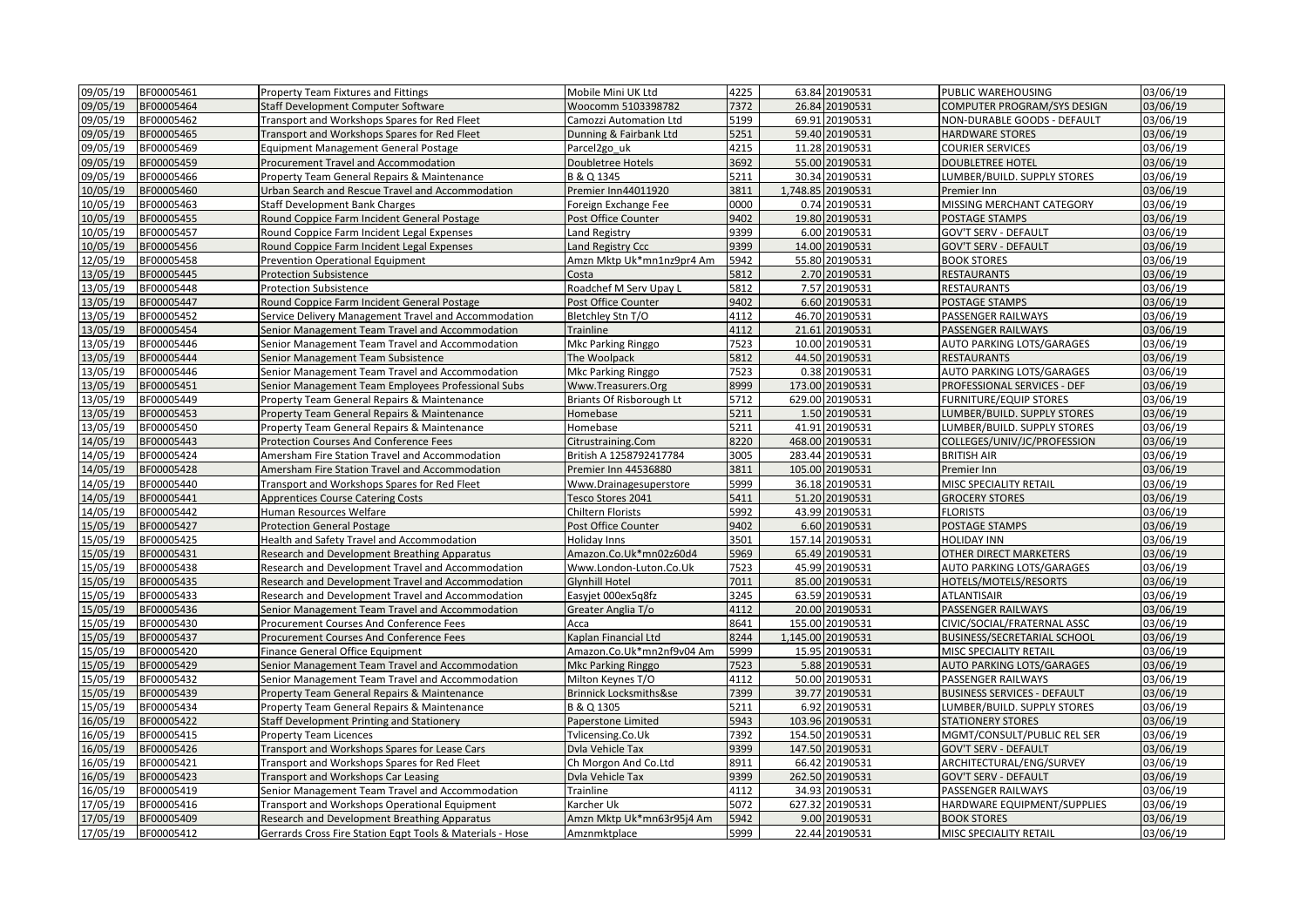| 17/05/19 | BF00005413 | Gerrards Cross Fire Station Fixtures and Fittings     | Ebox Media Limited              | 5200 | 97.99 20190531  | HOME SUPPLY WAREHOUSE STORES     | 03/06/19 |
|----------|------------|-------------------------------------------------------|---------------------------------|------|-----------------|----------------------------------|----------|
| 17/05/19 | BF00005411 | Senior Management Team Travel and Accommodation       | Greater Anglia T/o              | 4112 | 14.80 20190531  | PASSENGER RAILWAYS               | 03/06/19 |
| 17/05/19 | BF00005414 | Property Team General Repairs & Maintenance           | B & Q 1305                      | 5211 | 24.71 20190531  | LUMBER/BUILD. SUPPLY STORES      | 03/06/19 |
| 17/05/19 | BF00005417 | Property Team General Repairs & Maintenance           | B & Q 1305                      | 5211 | 6.23 20190531   | LUMBER/BUILD. SUPPLY STORES      | 03/06/19 |
| 17/05/19 | BF00005418 | Property Team General Repairs & Maintenance           | Briants Of Risborough Lt        | 5712 | 27.58 20190531  | <b>FURNITURE/EQUIP STORES</b>    | 03/06/19 |
| 17/05/19 | BF00005410 | Prevention Travel and Accommodation                   | Trainline.Com                   | 4112 | 35.00 20190531  | PASSENGER RAILWAYS               | 03/06/19 |
| 17/05/19 | BF00005410 | Prevention Travel and Accommodation                   | Trainline.Com                   | 4112 | 1.36 20190531   | PASSENGER RAILWAYS               | 03/06/19 |
| 20/05/19 | BF00005403 | Senior Management Team Travel and Accommodation       | Napier Mk                       | 7523 | 10.00 20190531  | AUTO PARKING LOTS/GARAGES        | 03/06/19 |
| 20/05/19 | BF00005407 | Senior Management Team Travel and Accommodation       | Ticketofficesale                | 4112 | 28.80 20190531  | PASSENGER RAILWAYS               | 03/06/19 |
| 20/05/19 | BF00005401 | Senior Management Team Travel and Accommodation       | Greater Anglia T/o              | 4112 | 31.70 20190531  | PASSENGER RAILWAYS               | 03/06/19 |
| 20/05/19 | BF00005402 | Senior Management Team Subsistence                    | Park Plaza Hospitality Se       | 7011 | 8.16 20190531   | HOTELS/MOTELS/RESORTS            | 03/06/19 |
| 20/05/19 | BF00005408 | Senior Management Team Subsistence                    | Park Plaza Hospitality Se       | 7011 | 32.96 20190531  | HOTELS/MOTELS/RESORTS            | 03/06/19 |
| 20/05/19 | BF00005406 | Property Team General Repairs & Maintenance           | Www.Agri-Gem.Co.Uk              | 5085 | 198.72 20190531 | <b>INDUSTRIAL SUPPLIES - DEF</b> | 03/06/19 |
| 20/05/19 | BF00005405 | Property Team General Repairs & Maintenance           | <b>Shell Princes</b>            | 5541 | 13.01 20190531  | <b>SERVICE STATIONS</b>          | 03/06/19 |
| 20/05/19 | BF00005404 | <b>Prevention Courses And Conference Fees</b>         | Participant UK Ltd              | 4816 | 508.80 20190531 | ELECTRONIC COMMERCE/INFO. SERVI  | 03/06/19 |
| 21/05/19 | BF00005400 | Urban Search and Rescue Operational Equipment         | Jones And Cocks                 | 5983 | 59.66 20190531  | <b>FUEL DEALERS</b>              | 03/06/19 |
| 21/05/19 | BF00005399 | Property Team General Repairs & Maintenance           | B & Q 1305                      | 5211 | 5.48 20190531   | LUMBER/BUILD. SUPPLY STORES      | 03/06/19 |
| 21/05/19 | BF00005398 | Property Team General Repairs & Maintenance           | Amzn Mktp Uk*mn78q88z4          | 5942 | 25.90 20190531  | <b>BOOK STORES</b>               | 03/06/19 |
| 22/05/19 | BF00005391 | <b>Protection Subsistence</b>                         | Costa Coffee 43036170           | 5814 | 4.80 20190531   | <b>FAST FOOD RESTAURANTS</b>     | 03/06/19 |
| 22/05/19 | BF00005389 | <b>Operational Training Water Awareness Training</b>  | One Stop 2968                   | 5411 | 3.00 20190531   | <b>GROCERY STORES</b>            | 03/06/19 |
| 22/05/19 | BF00005381 | Transport and Workshops Spares for Red Fleet          | Www.Westerntowing.Co.U          | 5561 | 60.91 20190531  | TRAILER CAMPER DEALER            | 03/06/19 |
| 22/05/19 | BF00005382 | <b>Equipment Management Uniforms</b>                  | Amazon.Co.Uk*mn0ry6dc4 Am       | 5999 | 100.88 20190531 | MISC SPECIALITY RETAIL           | 03/06/19 |
| 22/05/19 | BF00005397 | Urban Search and Rescue General Office Equipment      | Amznmktplace                    | 5999 | 199.50 20190531 | MISC SPECIALITY RETAIL           | 03/06/19 |
| 22/05/19 | BF00005388 | Research and Development General Postage              | Parcel <sub>2go uk</sub>        | 4215 | 5.99 20190531   | COURIER SERVICES                 | 03/06/19 |
| 22/05/19 | BF00005390 | Senior Management Team Travel and Accommodation       | Aylesbury V D Council           | 7523 | 4.20 20190531   | <b>AUTO PARKING LOTS/GARAGES</b> | 03/06/19 |
| 22/05/19 | BF00005396 | Protection Courses And Conference Fees                | Tsgn                            | 4112 | 35.10 20190531  | PASSENGER RAILWAYS               | 03/06/19 |
| 22/05/19 | BF00005393 | <b>Protection Course Catering Costs</b>               | <b>Tesco Stores</b>             | 5411 | 3.00 20190531   | <b>GROCERY STORES</b>            | 03/06/19 |
| 22/05/19 | BF00005395 | Service Development Management Computer Software      | Stk*shutterstock                | 7333 | 34.80 20190531  | COMMERCIAL PHOTO/ART/GRAPH       | 03/06/19 |
| 22/05/19 | BF00005394 | Property Team General Repairs & Maintenance           | Cricklewood Electronics L       | 5732 | 372.00 20190531 | <b>ELECTRONICS SALES</b>         | 03/06/19 |
| 22/05/19 | BF00005392 | Property Team General Repairs & Maintenance           | B & Q 1305                      | 5211 | 7.96 20190531   | LUMBER/BUILD. SUPPLY STORES      | 03/06/19 |
| 22/05/19 | BF00005387 | Property Team General Repairs & Maintenance           | B & Q 1305                      | 5211 | 36.68 20190531  | LUMBER/BUILD. SUPPLY STORES      | 03/06/19 |
| 23/05/19 | BF00005385 | BA Compressor Safety Event General Postage            | Parcel <sub>2go uk</sub>        | 4215 | 66.44 20190531  | COURIER SERVICES                 | 03/06/19 |
| 23/05/19 | BF00005383 | High Wycombe Fire Station Catering and Domestic Equip | Airconcentre.Co.Uk              | 5722 | 568.90 20190531 | HOUSEHOLD APPLIANCE STORES       | 03/06/19 |
| 23/05/19 | BF00005380 | Gerrards Cross Fire Station General Office Equipment  | Amznmktplace                    | 5999 | 32.99 20190531  | MISC SPECIALITY RETAIL           | 03/06/19 |
| 23/05/19 | BF00005384 | Gerrards Cross Fire Station General Office Equipment  | Amznmktplace                    | 5999 | 32.99 20190531  | MISC SPECIALITY RETAIL           | 03/06/19 |
| 23/05/19 | BF00005386 | Gerrards Cross Fire Station Fixtures and Fittings     | Homebase                        | 5211 | 57.25 20190531  | LUMBER/BUILD. SUPPLY STORES      | 03/06/19 |
| 24/05/19 | BF00005374 | Research and Development Operational Equipment        | Amznmktplace                    | 5999 | 12.60 20190531  | MISC SPECIALITY RETAIL           | 03/06/19 |
| 24/05/19 | BF00005377 | Research and Development Operational Equipment        | Amznmktplace                    | 5999 | 6.85 20190531   | MISC SPECIALITY RETAIL           | 03/06/19 |
| 24/05/19 | BF00005379 | Staff Development Computer Software                   | Dnh*sucuri Website Securi       | 5734 | 9.48 20190531   | <b>COMPUTER SOFTWARE STORES</b>  | 03/06/19 |
| 24/05/19 | BF00005371 | Apprentices Printing and Stationery                   | The Print Lab                   | 5699 | 172.80 20190531 | MISC APPAREL/ACCESS SHOPS        | 03/06/19 |
| 24/05/19 | BF00005375 | High Wycombe Fire Station Course Catering Costs       | Tesco Store 2640                | 5411 | 15.10 20190531  | <b>GROCERY STORES</b>            | 03/06/19 |
| 25/04/19 | BF00005531 | Urban Search and Rescue Dog Handling Costs            | <b>Suites Hotel Knows</b>       | 7011 | 75.00 20190430  | HOTELS/MOTELS/RESORTS            | 03/06/19 |
| 25/04/19 | BF00005537 | Urban Search and Rescue Dog Handling Costs            | Suites Hotel Knows              | 7011 | 46.00 20190430  | HOTELS/MOTELS/RESORTS            | 03/06/19 |
| 25/05/19 | BF00005376 | Property Team General Repairs & Maintenance           | <b>Briants Of Risborough Lt</b> | 5712 | 58.48 20190531  | FURNITURE/EQUIP STORES           | 03/06/19 |
| 26/04/19 | BF00005539 | Transport and Workshops Spares for Lease Cars         | Dvla Vehicle Tax                | 9399 | 262.50 20190430 | GOV'T SERV - DEFAULT             | 03/06/19 |
| 26/04/19 | BF00005543 | Transport and Workshops Spares for Lease Cars         | Dvla Vehicle Tax                | 9399 | 262.50 20190430 | <b>GOV'T SERV - DEFAULT</b>      | 03/06/19 |
| 26/04/19 | BF00005532 | <b>Equipment Management Operational Equipment</b>     | & S Engineers Ltd               | 5251 | 50.14 20190430  | HARDWARE STORES                  | 03/06/19 |
| 26/04/19 | BF00005530 | Urban Search and Rescue Dog Handling Costs            | M6 Toll                         | 4784 | 11.30 20190430  | TOLL AND BRIDGE FEES             | 03/06/19 |
| 26/04/19 | BF00005533 | <b>Corporate Planning Other Expenses</b>              | Westminster Insight             | 8299 | 270.00 20190430 | <b>SCHOOLS - DEFAULT</b>         | 03/06/19 |
| 26/04/19 | BF00005529 | <b>ICT Computer Hardware</b>                          | Amznmktplace                    | 5999 | 6.99 20190430   | MISC SPECIALITY RETAIL           | 03/06/19 |
| 26/04/19 | BF00005534 | Property Team General Repairs & Maintenance           | Briants Of Risborough Lt        | 5712 | 11.20 20190430  | FURNITURE/EQUIP STORES           | 03/06/19 |
| 26/04/19 | BF00005542 | <b>Property Team Fixtures and Fittings</b>            | Mobile Mini UK Ltd              | 4225 | 252.00 20190430 | PUBLIC WAREHOUSING               | 03/06/19 |
| 26/04/19 | BF00005536 | Property Team General Repairs & Maintenance           | B & Q 1305                      | 5211 | 51.00 20190430  | LUMBER/BUILD. SUPPLY STORES      | 03/06/19 |
| 26/04/19 | BF00005540 | Property Team General Repairs & Maintenance           | Lock & Key Centre               | 7251 | 33.00 20190430  | SHOE REPAIR/SHINE/HAT CLEAN      | 03/06/19 |